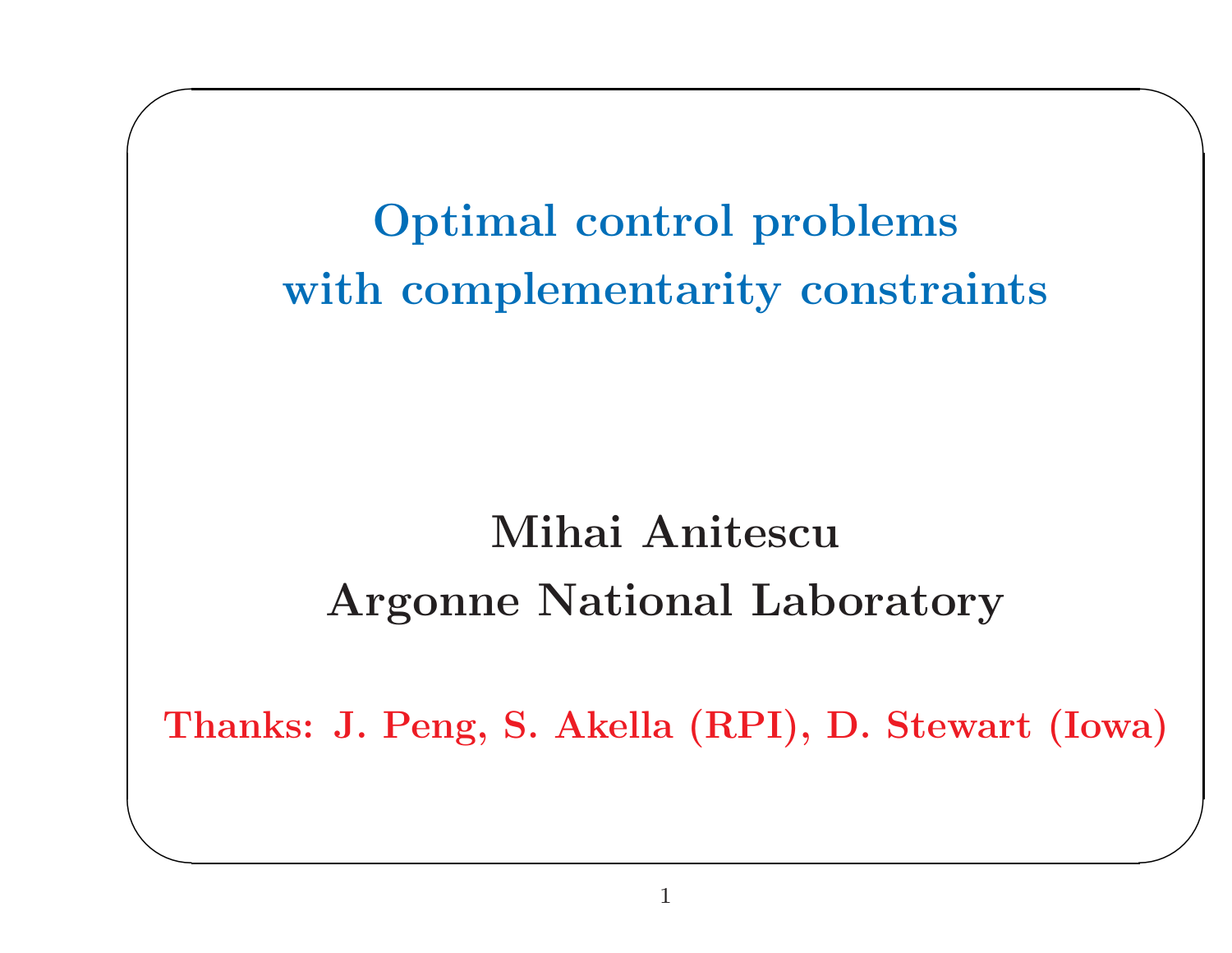## $\sum_{i=1}^n$ ✞ ☎ **Complementarity Constraints in Optimal Control** ✝✆

• Switching is an essential part of many dynamical systems.

 $\bigg($ 

- • That can be modeled by complementarity constraints. The latter can appear from first-principles modeling as well (in Friction Problems).
- Therefore when doing optimal control on such dynamical systems, one will obtain <sup>a</sup> mathematical program with complementarity constraints.
- $\setminus$  $\bigg)$ • Prompted by the success of the elastic mode in solving mathematical programs with complementarity constraints, we have proceeded to <sup>a</sup> discretize and optimize, brute force approach in which to leverage these advances.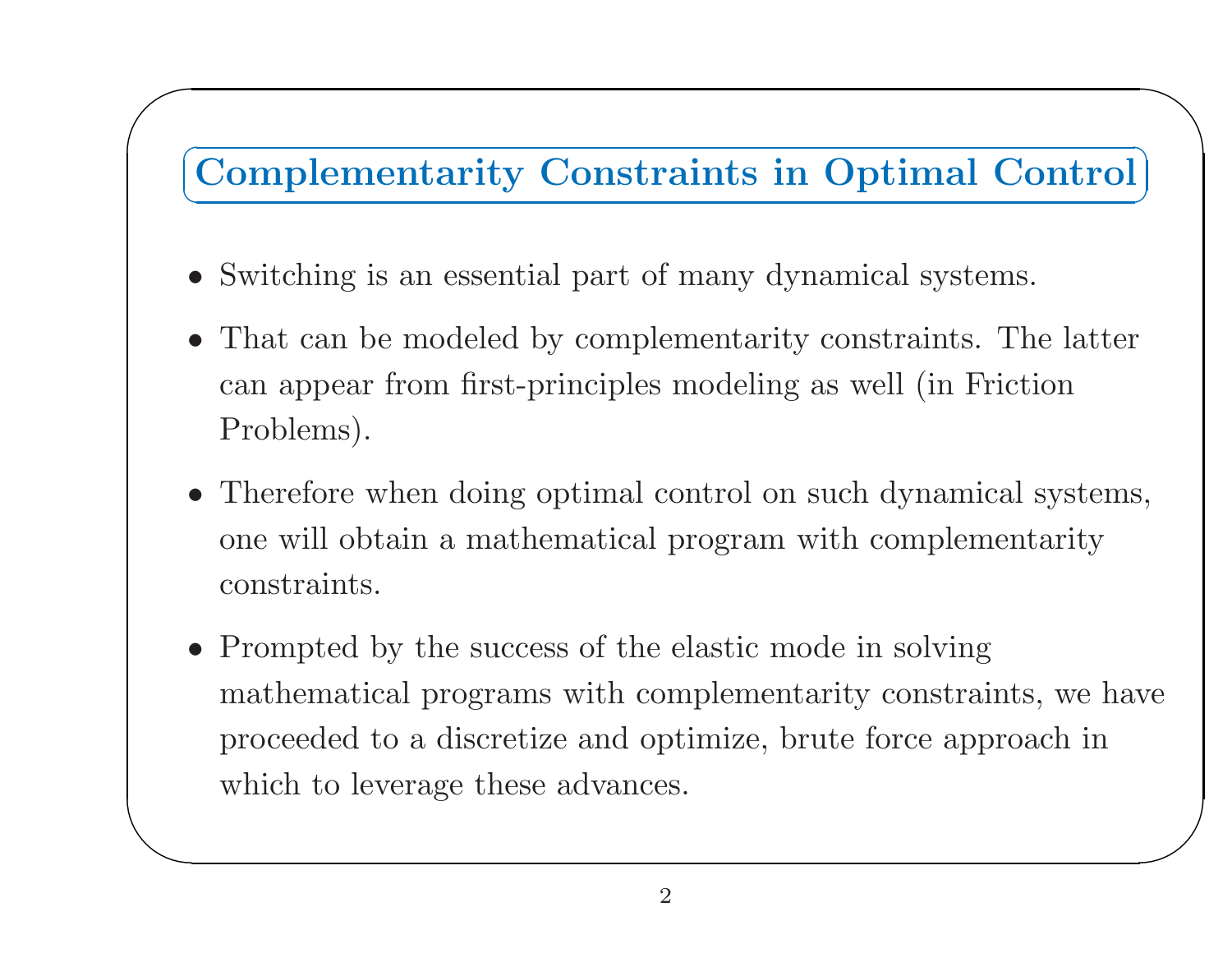# Organization

- Elastic Mode and Math Program with Complementarity Constraints
- A brute force application to control with contact collision and friction.
- Maybe brute force is not the best idea and some problem-specific modeling may be necessary... Theoretical analysis and results.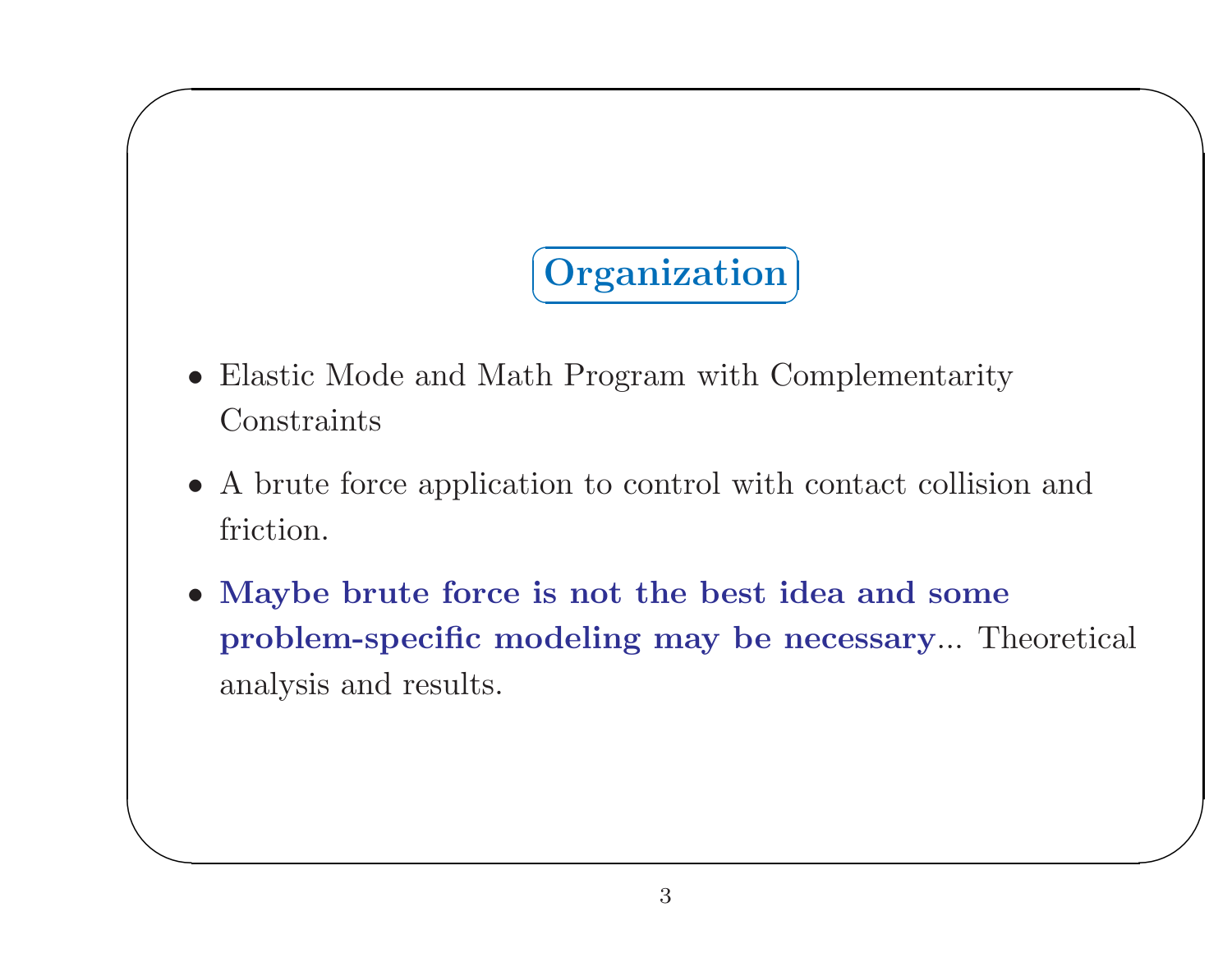## $(NLP$  Problem with some linear constraints)

$$
\min_{x} f(x)
$$
  
subject to  $g_i(x) \leq 0, i = 1, 2, ..., n_i$   

$$
h_j(x) = 0, j = 1, 2, ..., n_e
$$

We assume that

- 1.  $g_i(x)$  is linear for  $i = 1, 2, ..., l_i$ ,
- 2.  $h_j(x)$  is linear for  $j = 1, 2, ..., l_e$ .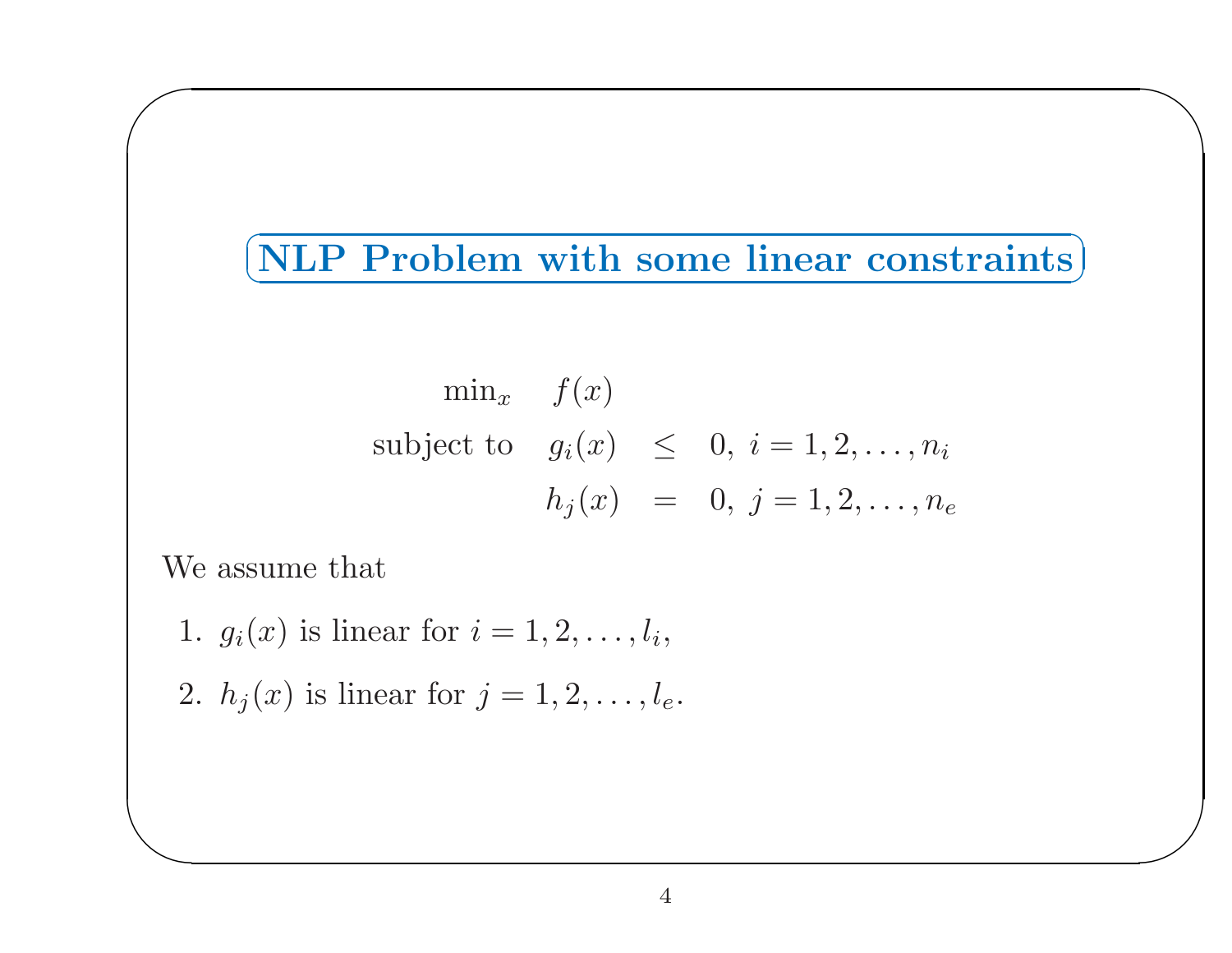### $\subset$  $\fbox{\textbf{Elastic mode relaxation for NLP}}$

 $\bigwedge$ 

 $\bigg)$ 

 $\bigg($ 

$$
\min_{x,u,v,w} \quad \tilde{f}(x) + c_1 \left( e_{m-l_i}^T u + e_{r-l_e}^T (v+w) \right)
$$
\n
$$
\tilde{g}_i(x) \leq 0, \ i = 1, 2, \dots, l_i,
$$
\n
$$
\tilde{g}_i(x) \leq u_i, \ i = l_i + 1, \dots, m,
$$
\n
$$
\tilde{h}_j(x) = 0, \ j = 1, 2, \dots, l_e
$$
\n
$$
-v_j \leq \tilde{h}_j(x) \leq w_j, \ j = l_e + 1, \dots, r
$$
\n
$$
u, v, w \geq 0,
$$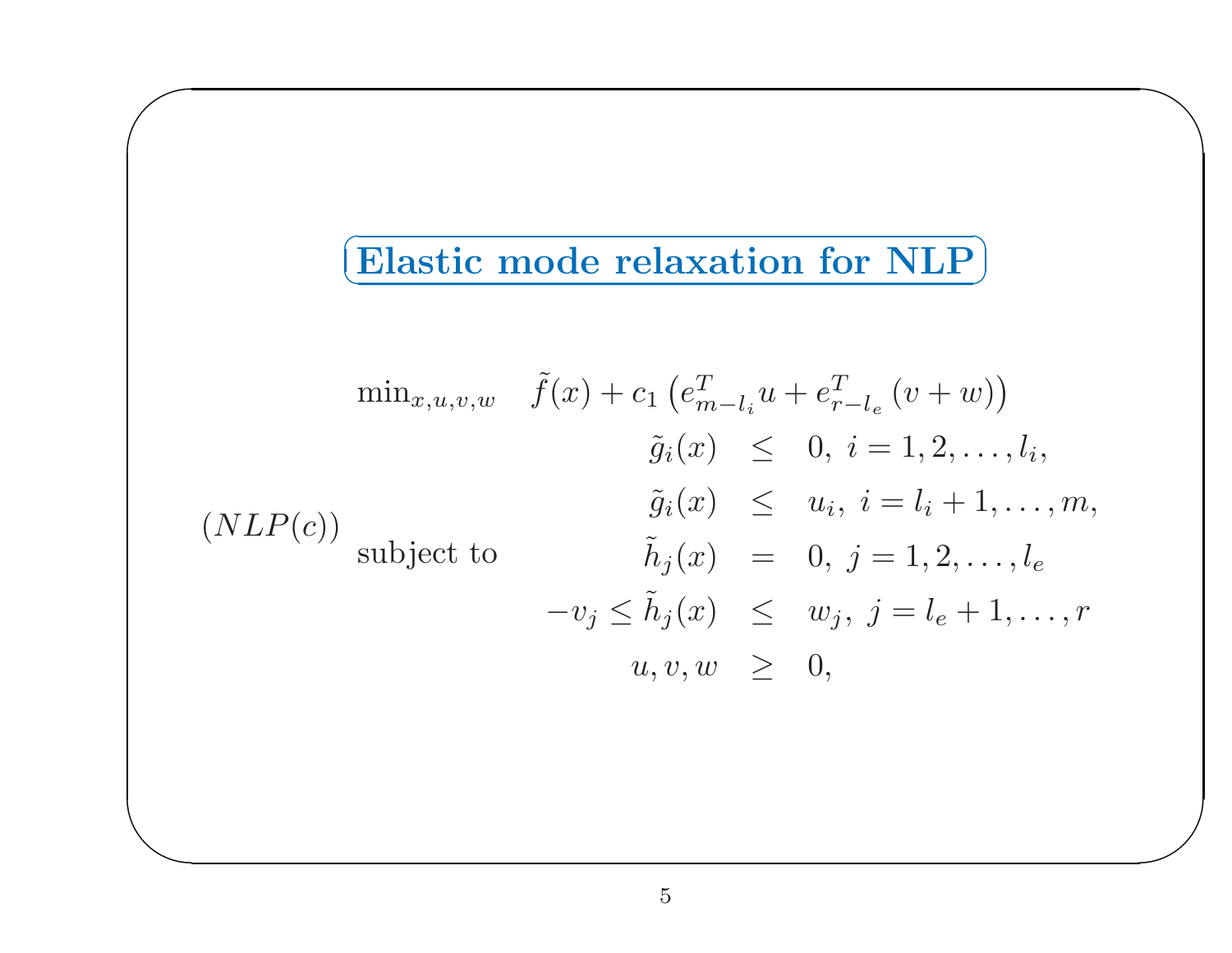### ✞ ☎ **An adaptive elastic mode approach** ✝✆

 $\bigg($ 

 $\setminus$ 

If *the QP is infeasible or its Lagrange multipliers are too large* then  $\mathsf{NLPC}\text{:}~Find~the~solution~(x^{c_1},u^{c_1},v^{c_1},w^{c_1})~of~the~relaxed~NLP$  $||f||(u^{c_1}, v^{c_1}, w^{c_1})|| = 0,$  then  $x^{c_1}$  solves  $NLP.$  Stop.

 $\text{otherwise} \,\, c_1 = c_1 + K, \text{return} \,\, to \,\, \textsf{NLPC}.$ 

 $\bigwedge$ 

 $\bigg)$ 

**SNOPT uses that, with an active set algorithm for solving relaxed NLP**.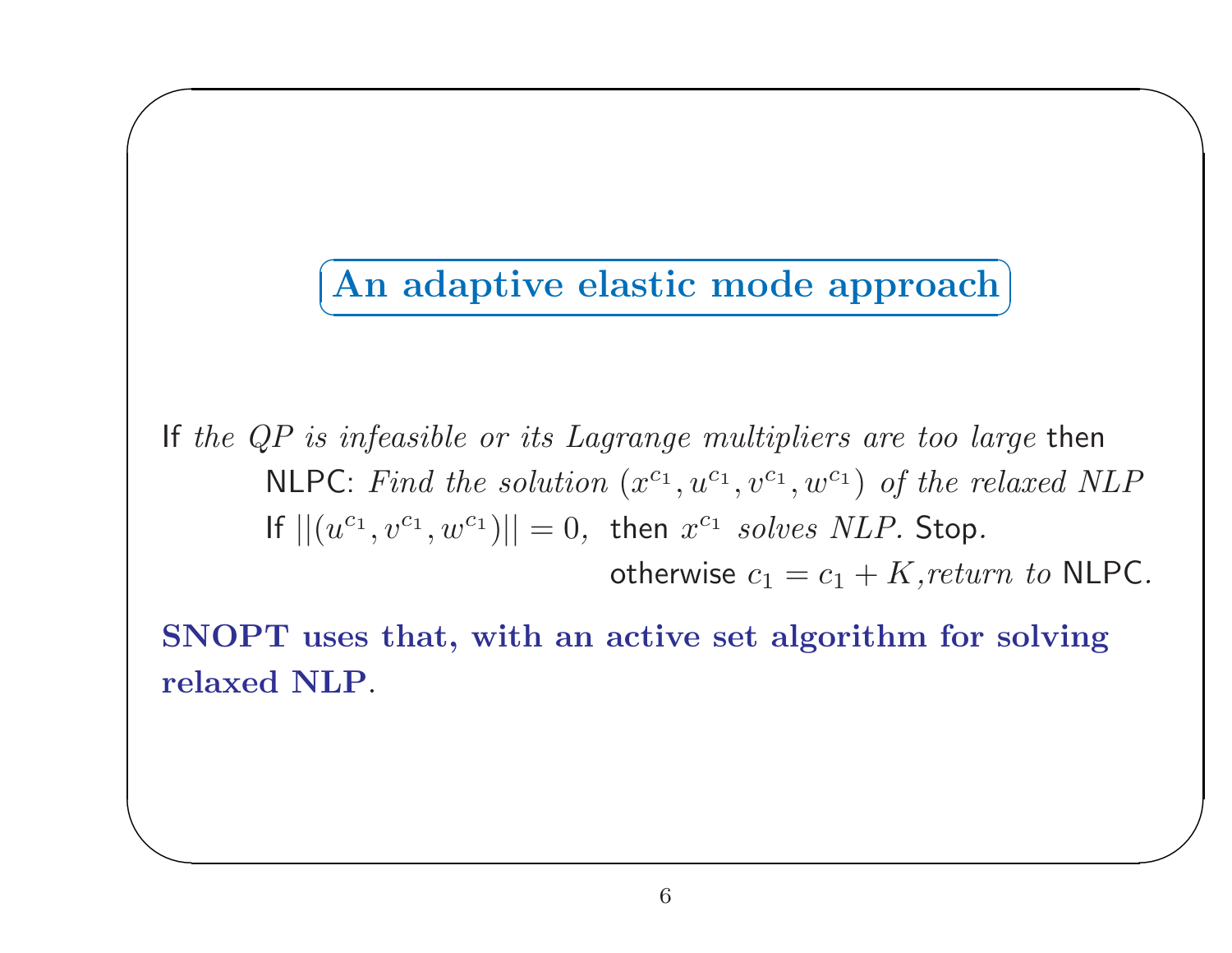## $\sqrt{a}$ ✩ ✞ ☎ **Math Progs with Complementarity Constraints, MPC** ✆✝**C**

| minimize   | f(x)                                    |  |                                   |     |
|------------|-----------------------------------------|--|-----------------------------------|-----|
| subject to | $g_i(x)$                                |  | $\leq 0 \quad i=1,2,\ldots,n_i$   |     |
|            | $h_i(x)$                                |  | $= 0 \quad j = 1, 2, \ldots, n_j$ | (1) |
|            | $x_{k1}$                                |  | $\leq 0 \quad k=1,2,\ldots,n_c$   |     |
|            | $x_{k2}$                                |  | $\leq 0 \quad k=1,2,\ldots,n_c$   |     |
|            | $\sum_{k=1}^{n_c} x_{1k} x_{2k} \leq 0$ |  |                                   |     |

- The slack formulation is general and has certain algorithmic advantages over allowing the functions that enter the complementarity constraints to be nonlinear.
- $\setminus$  $\bigg)$ • The problem does not satisfy MFCQ at any feasible point. Linearization of the constraints may be infeasible arbitrarily close to the solution.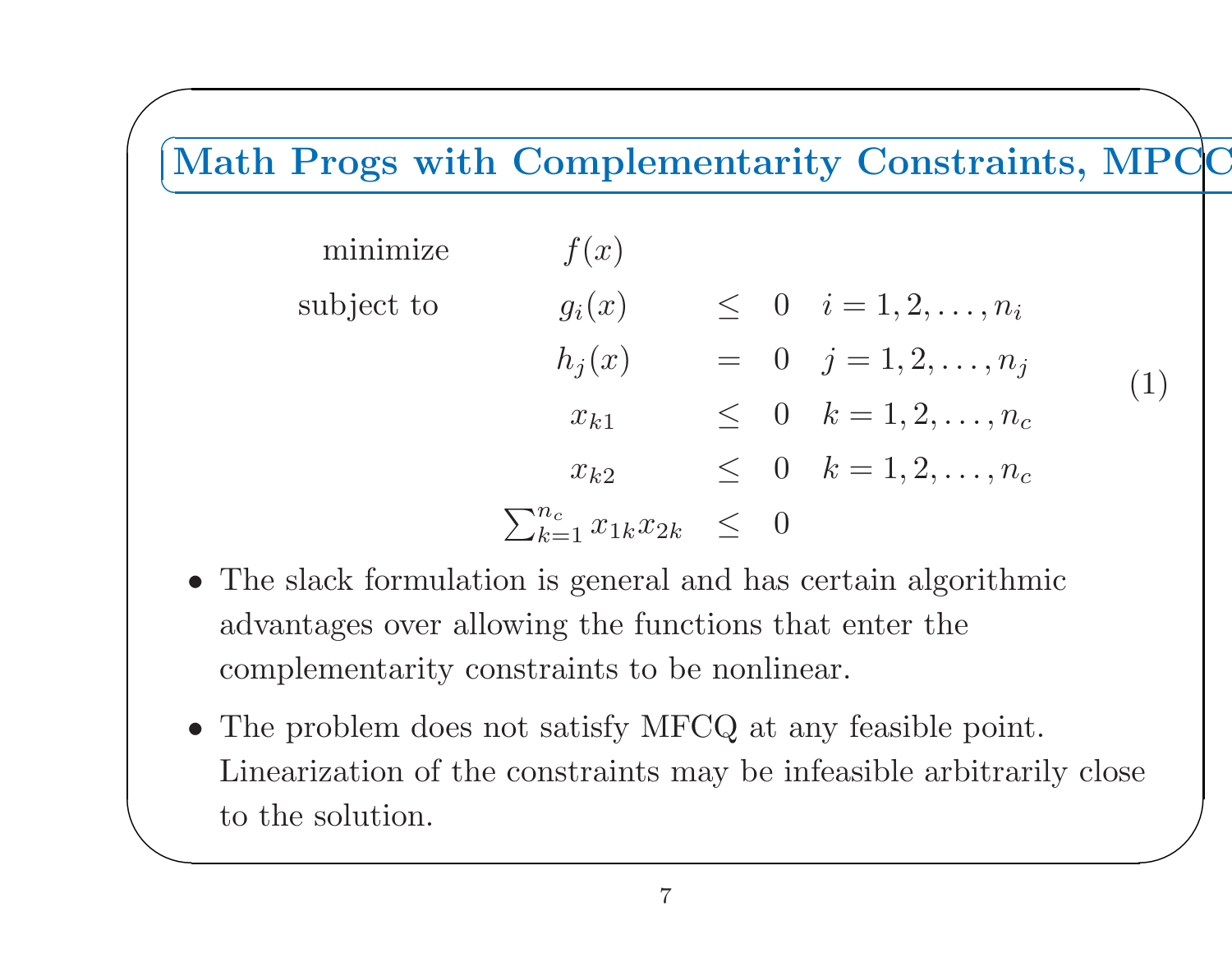### ✞ ☎ **Applying the elastic mode to MPCC** ✝✆

 $\bigwedge$ 

 $\bigg)$ 

 $\bigg($ 

- Under very weak assumptions (existence of <sup>a</sup> Lagrange multiplier), the relaxed problem has the same solution as the unrelaxed problem (2000).
- Superlinear convergence can be achieved if MPEC-LICQ holds, and certain strong second-order conditions.  $(2003)$ .
- If the problem has certain structure, one can even obtain <sup>g</sup>lobal convergence (2004).
- The performance of SNOPT on these problems is remarkable (Fletcher and Leyffer, 2003).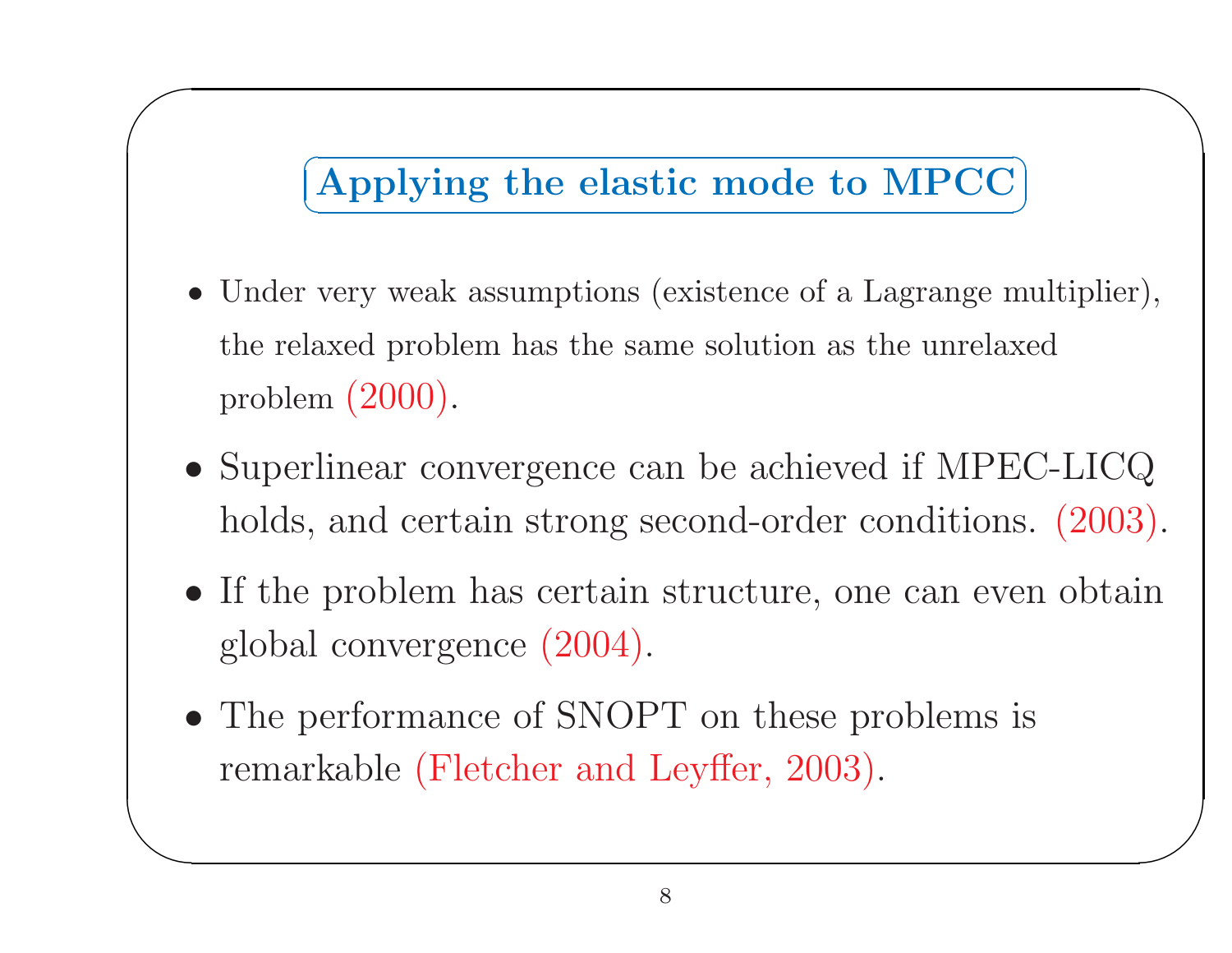

 $\bigwedge$ 

 $\bigg)$ 

 $\bigg($ 



Figure 1: Three-robot coordination, with contact, collision and friction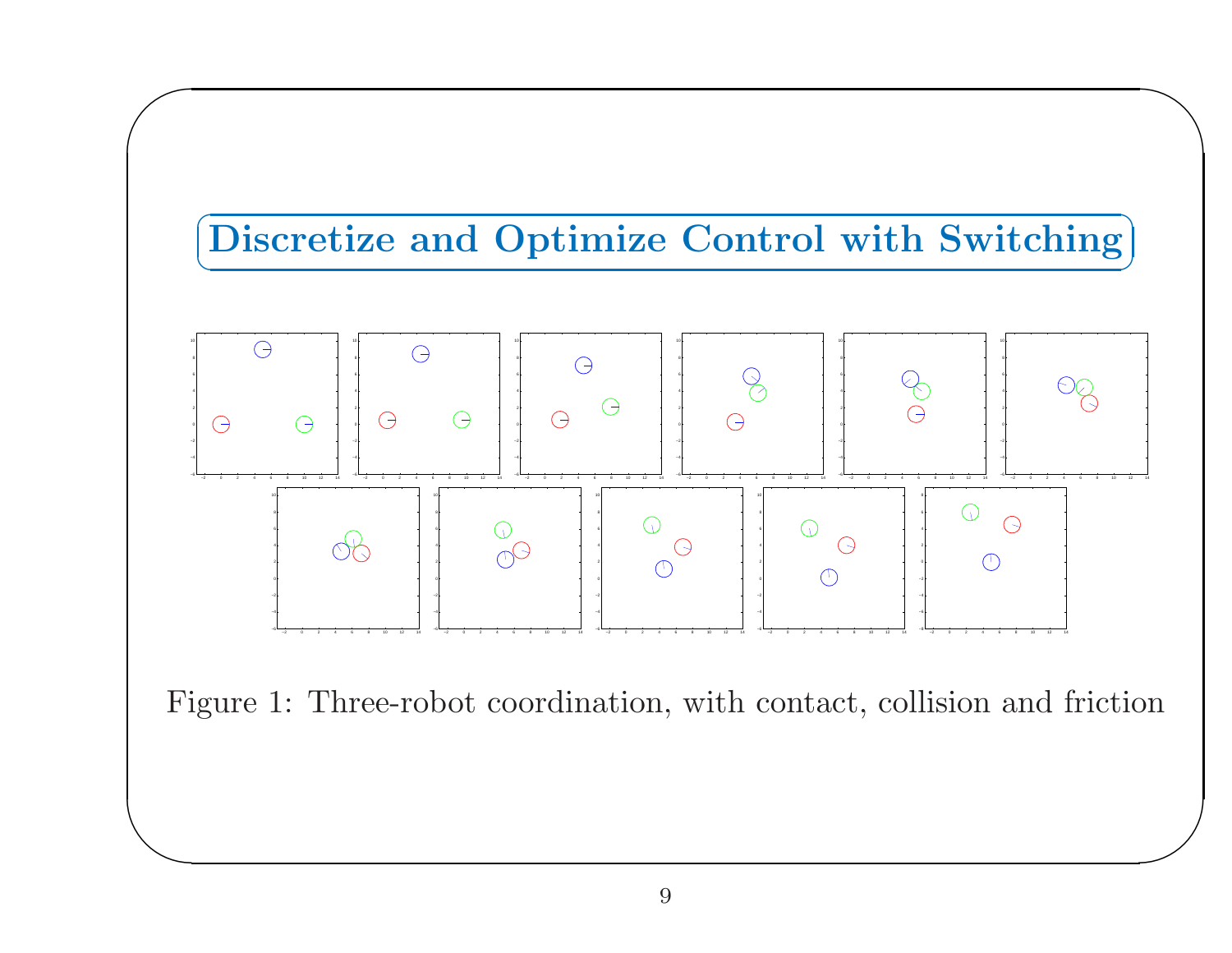### $\subset$  $\fbox{Performance} \bigg)$

 $\bigwedge$ 

 $\bigg)$ 

 $\bigg($ 

Table 1: test examples in set B

| Problem        | $N_r$          | $D_{ef}$       | $N_t$ | $K \$ | $N_{v}$ | $N_{tc}$ |
|----------------|----------------|----------------|-------|-------|---------|----------|
| B1             | $\overline{2}$ | $\overline{2}$ | 100   | 16    | 10665   | 7080     |
| B <sub>2</sub> | 3              | $\overline{2}$ | 50    | 16    | 9392    | 6564     |
| B <sub>3</sub> | 3              | $\overline{2}$ | 50    | 16    | 9392    | 6564     |

Table 2: computational results of examples in set B

| Problem        | $G_s$ | $G_t$   | LB   |
|----------------|-------|---------|------|
| <b>B</b> 1     | 9.78  | 3157.97 | 8.94 |
| B <sub>2</sub> | 9.48  | 4116.81 | 8.94 |
| <b>B</b> 3     | 9.39  | 4834.96 | 8.94 |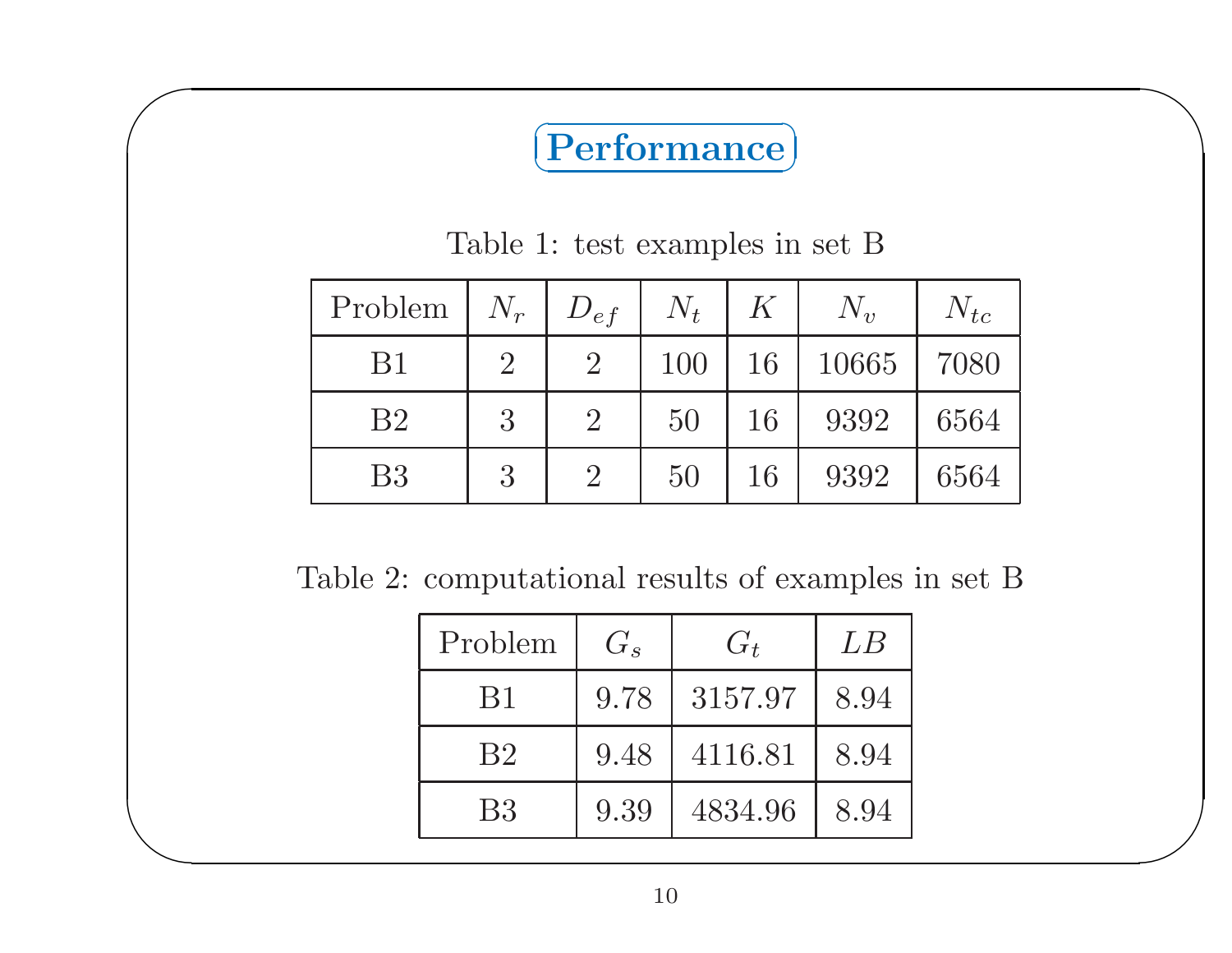### $\subset$  $\left(\text{Intermediate conclusions}\right)$

 $\bigwedge$ 

 $\bigg)$ 

 $\bigg($ 

- SNOPT (with a few tricks) is used for this problem, and it does provide <sup>a</sup> reasonable solution. That is consistent with previous conclusions about elastic mode.
- The computational complexity of these problems grows very fast, and outcome tends to be highly protocol dependent.
- With David Stewart, we felt there was <sup>a</sup> need to further explore the nature of the difficulties.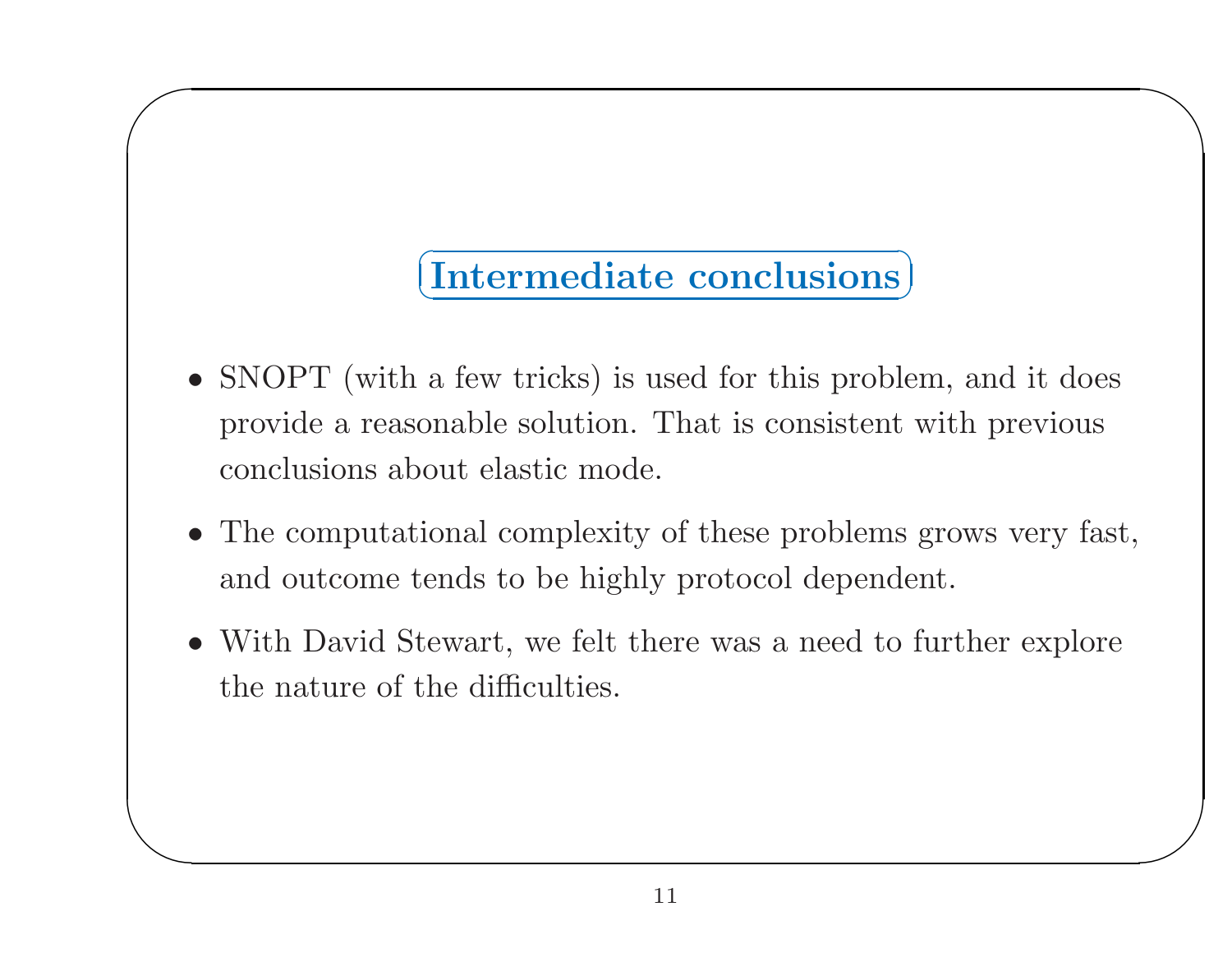#### $\subset$ ✝☎ **Example** ✆

 $\bigwedge$ 

 $\bigg($ 

$$
\min_{x_0} \qquad (x(2) - 5/3)^2 + \int_0^2 x(t)^2 dt
$$
\n
$$
\text{subject to} \qquad \frac{dx}{dt} \in (1 + \alpha) - \text{Sgn}(x), \qquad x(0) = x_0
$$

- The <sup>∈</sup> symbol (differential inclusion) accommodates the potential situation where the system "stays" in the manifold (that is  $x=0$ happens for an nonzero amount of time). That does not happen in this case.
- $\setminus$  $\bigg)$ • But if the ODE is solved, first, we get  $x(t) = \alpha(t + x_0/(2 + \alpha))$  for  $t \geq -x_0/(2+\alpha)$ . The <code>objective function</code> is differentiable, (even analytical) with respect to  $x_0$ !!.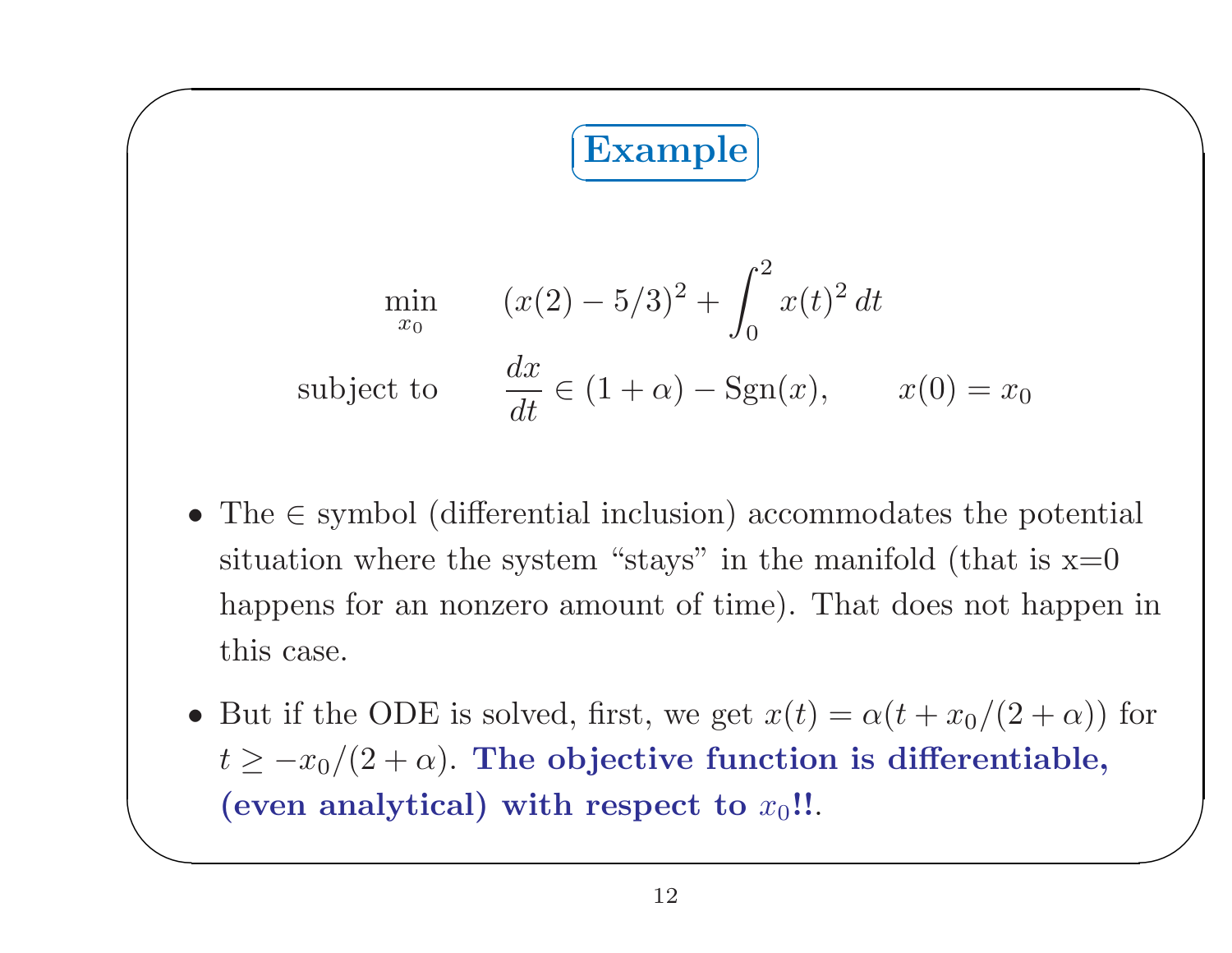#### $\subset$ ✝☎ ✆ **Discretize and Optimize**

For the objective function, it is straightforward. For the differential inclusions

$$
x^{k+1} \in x^k + h(1+\alpha) - h \operatorname{Sgn}(x^k + \theta(x^{k+1} - x^k)).
$$
 (2)

 $\bigwedge$ 

- If  $\theta = 1$ , we have backward Euler.
- If  $\theta = 0$  we have forward Euler.

 $\bigg($ 

- The backward Euler scheme mimics the hard constraint approach developped by several authors recently for multibody dynamics with contact and friction.
- $\setminus$  $\bigg)$ • To make the problem differentiable optimization, **we model the signum function with complementarity constraints**.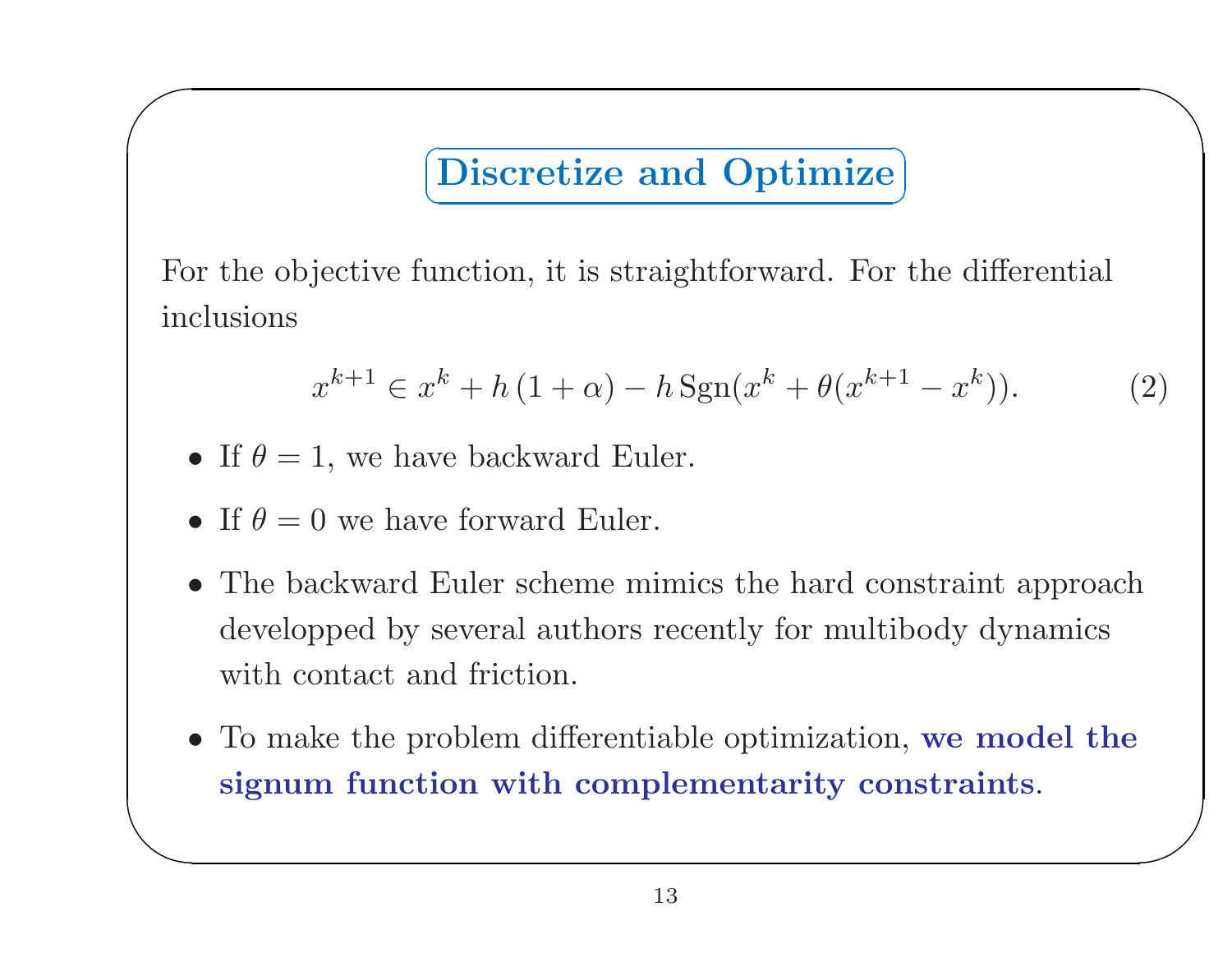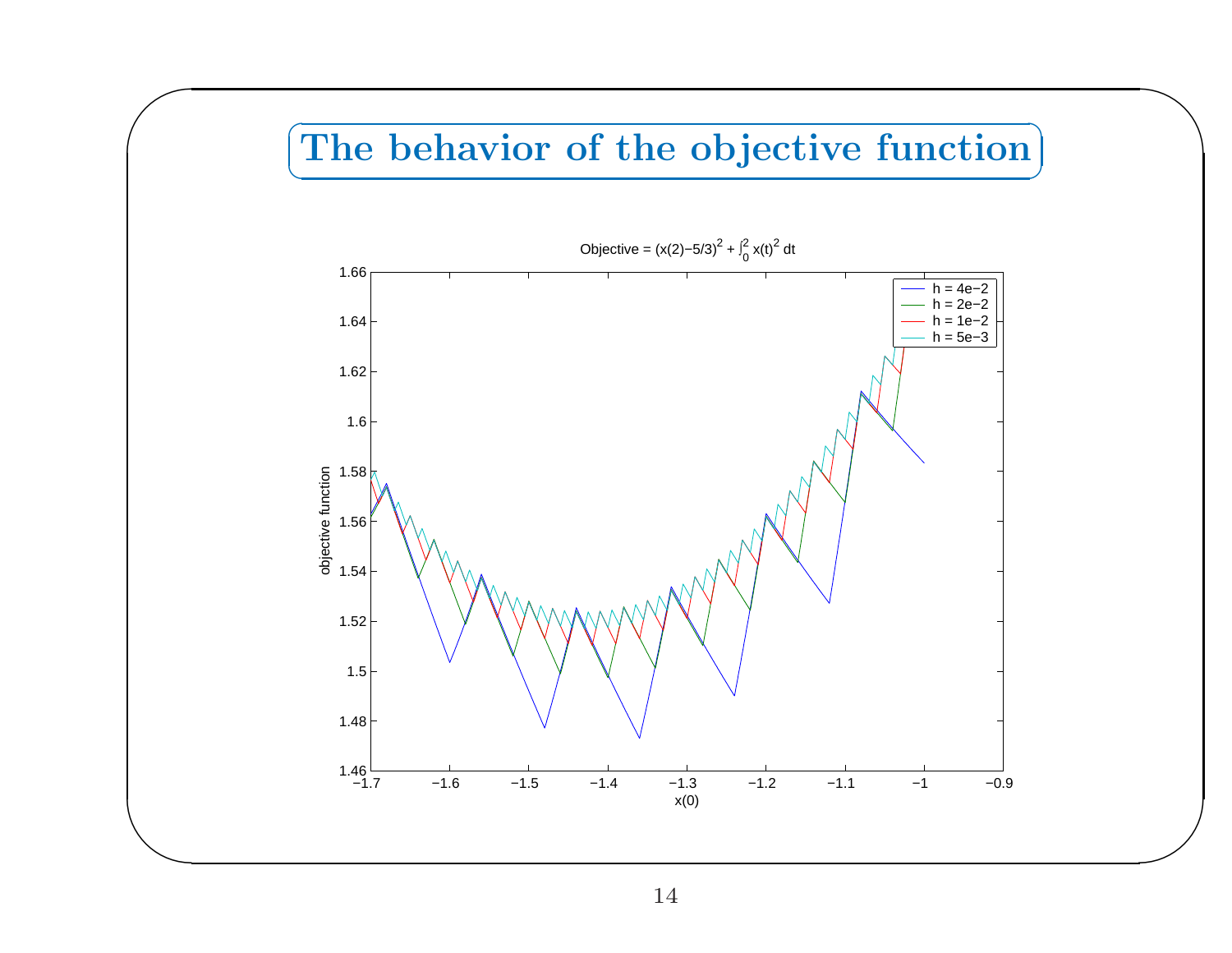## **Observations**

- There is no hope of convergence, arbitrarily close to the actual solution !!
- The problem is the incorect sensitivity jump due to the transition.
- So we either detect and track all transitions, or we do some modeling.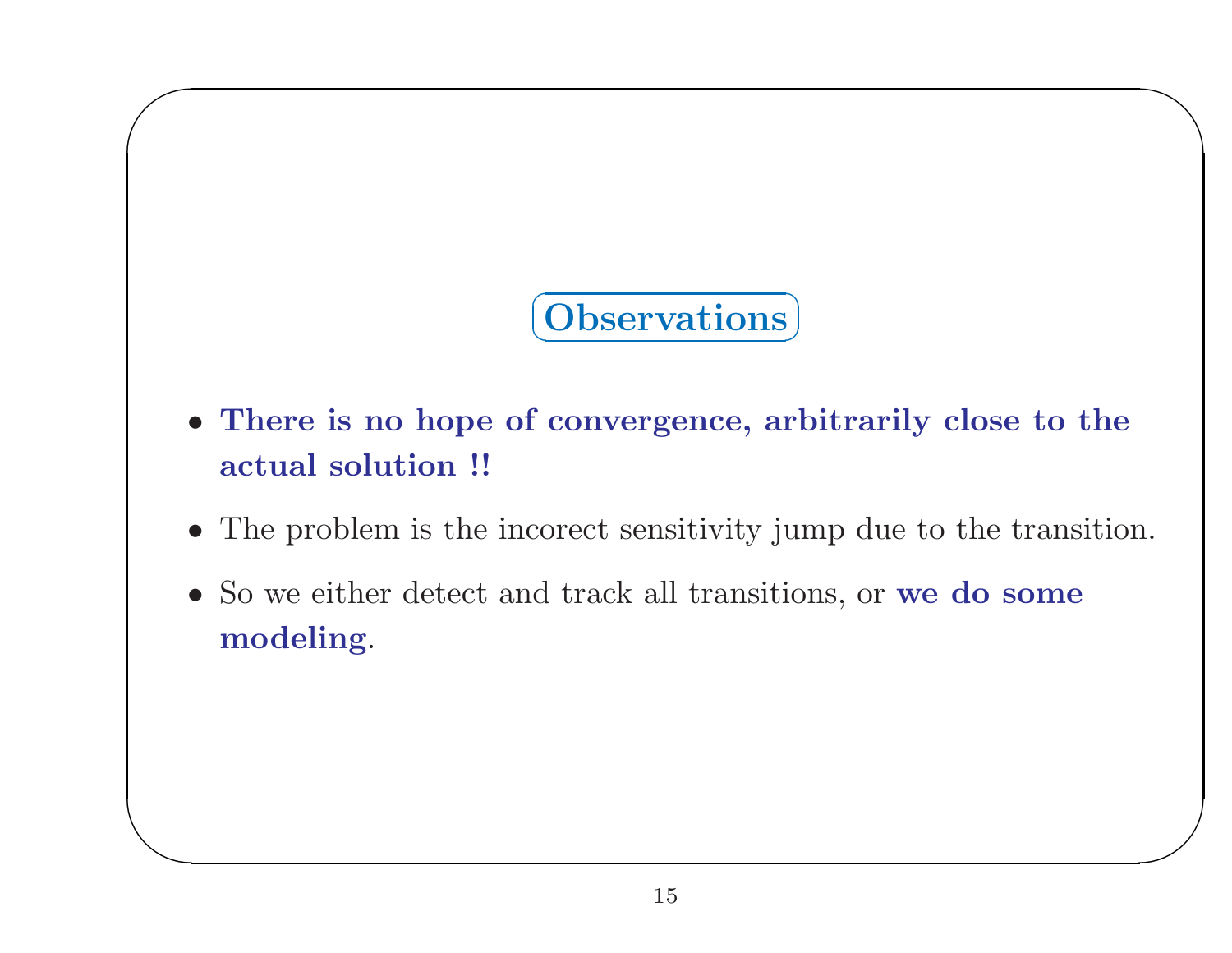#### $\subset$ ✝☎  $\textbf{Smoothing example, for } h = 0.01 \text{,}$

 $\bigwedge$ 

 $\bigg)$ 

 $\bigg($ 

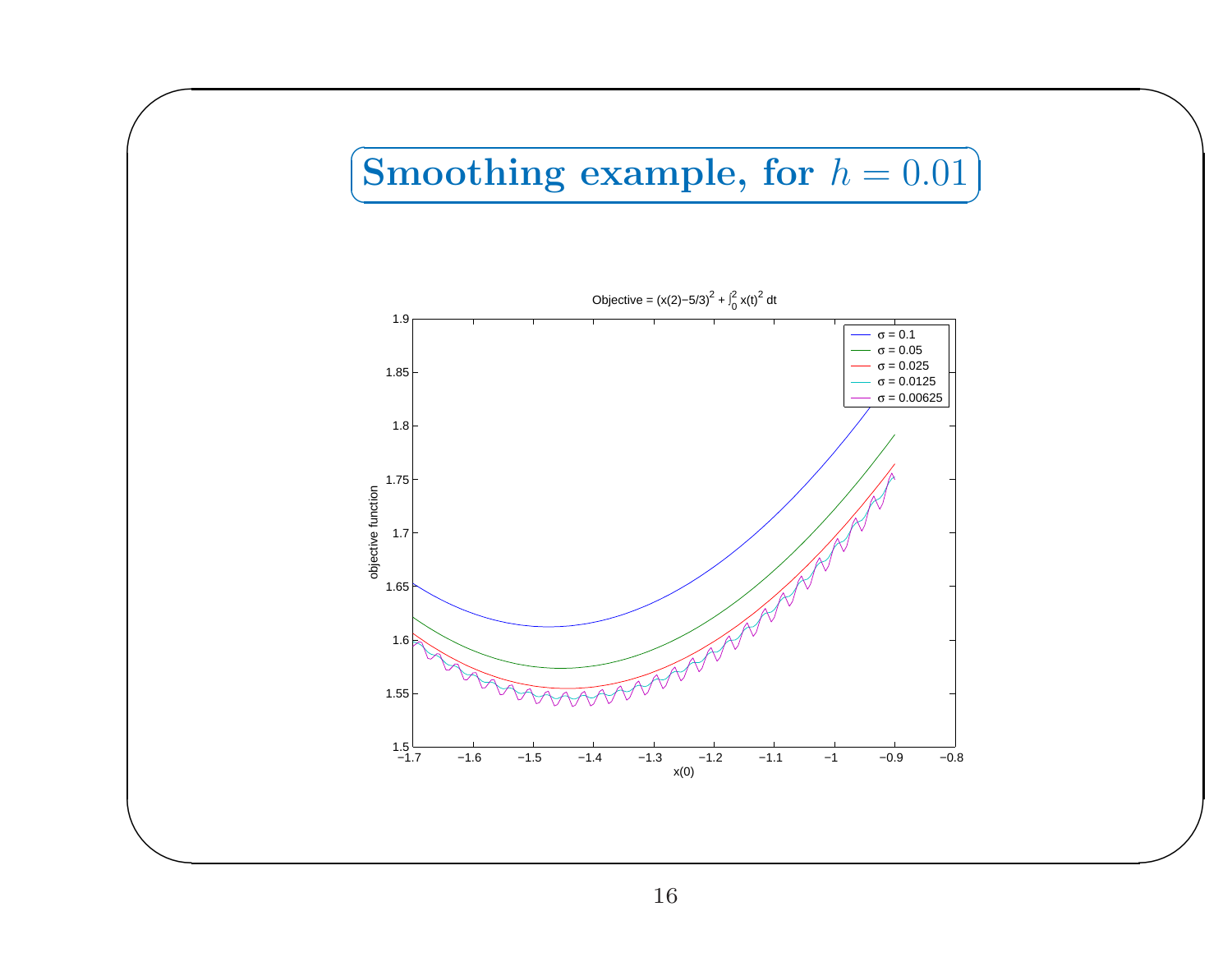## For smoothing the example

- We use  $\tanh(x/\sigma)$  to approximate the sgn(x).
- Note that the size of the smoothing parameter does matter.
- Even stiff systems integrated implicitly are not immune to this behavior.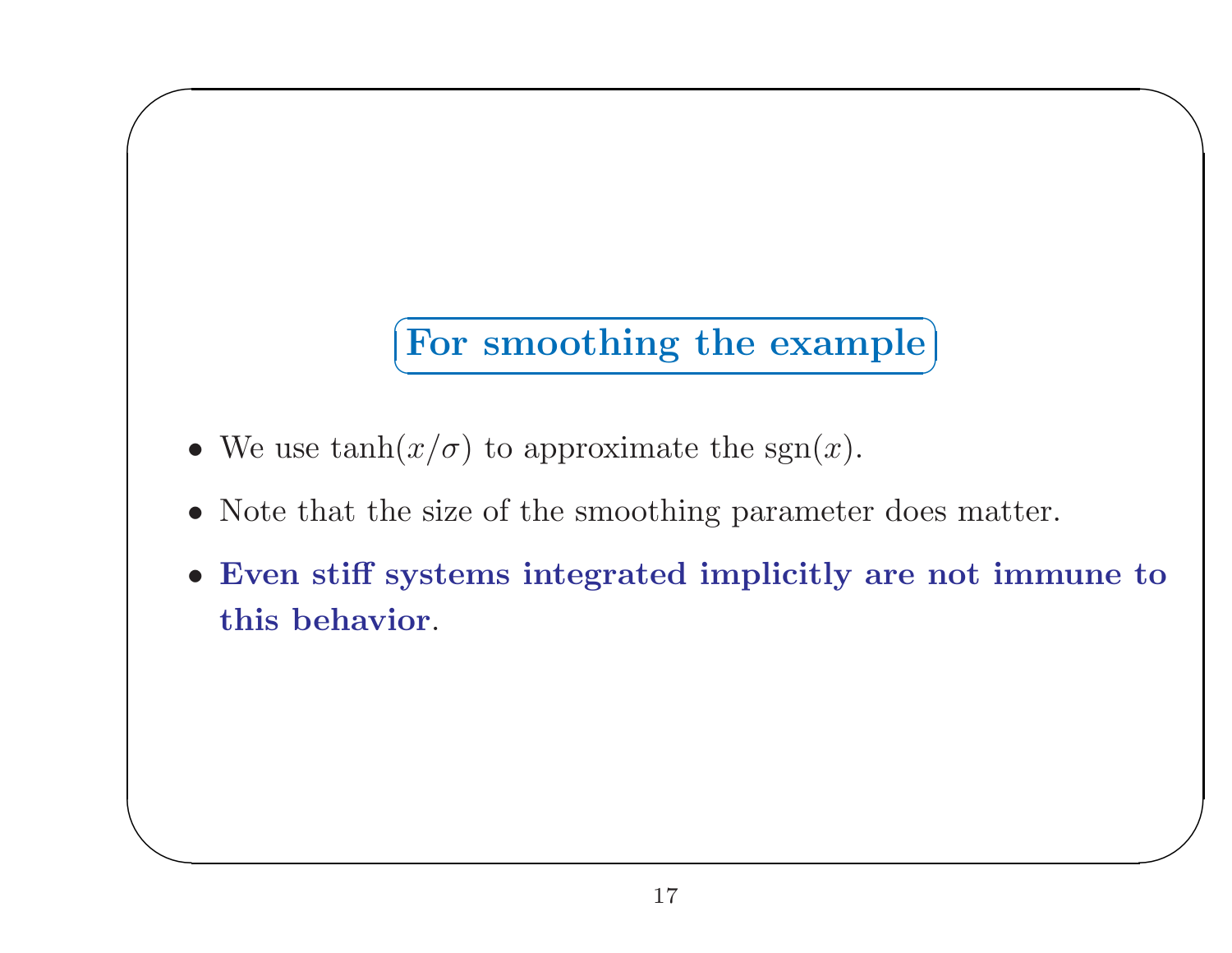#### $\subset$ ✝☎ ✆ **Our smoothing approach**

$$
\frac{dx}{dt} \in \begin{cases}\n\{f_1(x)\}, & \psi(x) < 0, \\
\{f_2(x)\}, & \psi(x) > 0, \\
\cos\{f_1(x), f_2(x)\}, & \psi(x) = 0.\n\end{cases}
$$
\n(3)

 $\bigwedge$ 

 $\bigg)$ 

We can approximate this by the smoothed system

$$
\frac{dx_{\sigma}}{dt} = \varphi_{\sigma}(\psi(x_{\sigma})) f_2(x_{\sigma}) + (1 - \varphi_{\sigma}(\psi(x_{\sigma}))) f_1(x_{\sigma}). \tag{4}
$$

Here

 $\bigg($ 

.

$$
\varphi_{\sigma}(w) = \int_{-\infty}^{w} \theta_{\sigma}(r') dr' \tag{5}
$$

 $\setminus$ where  $\theta_{\sigma}(r) = (1/\sigma)\theta(r/\sigma)$  and  $\theta \geq 0$ ,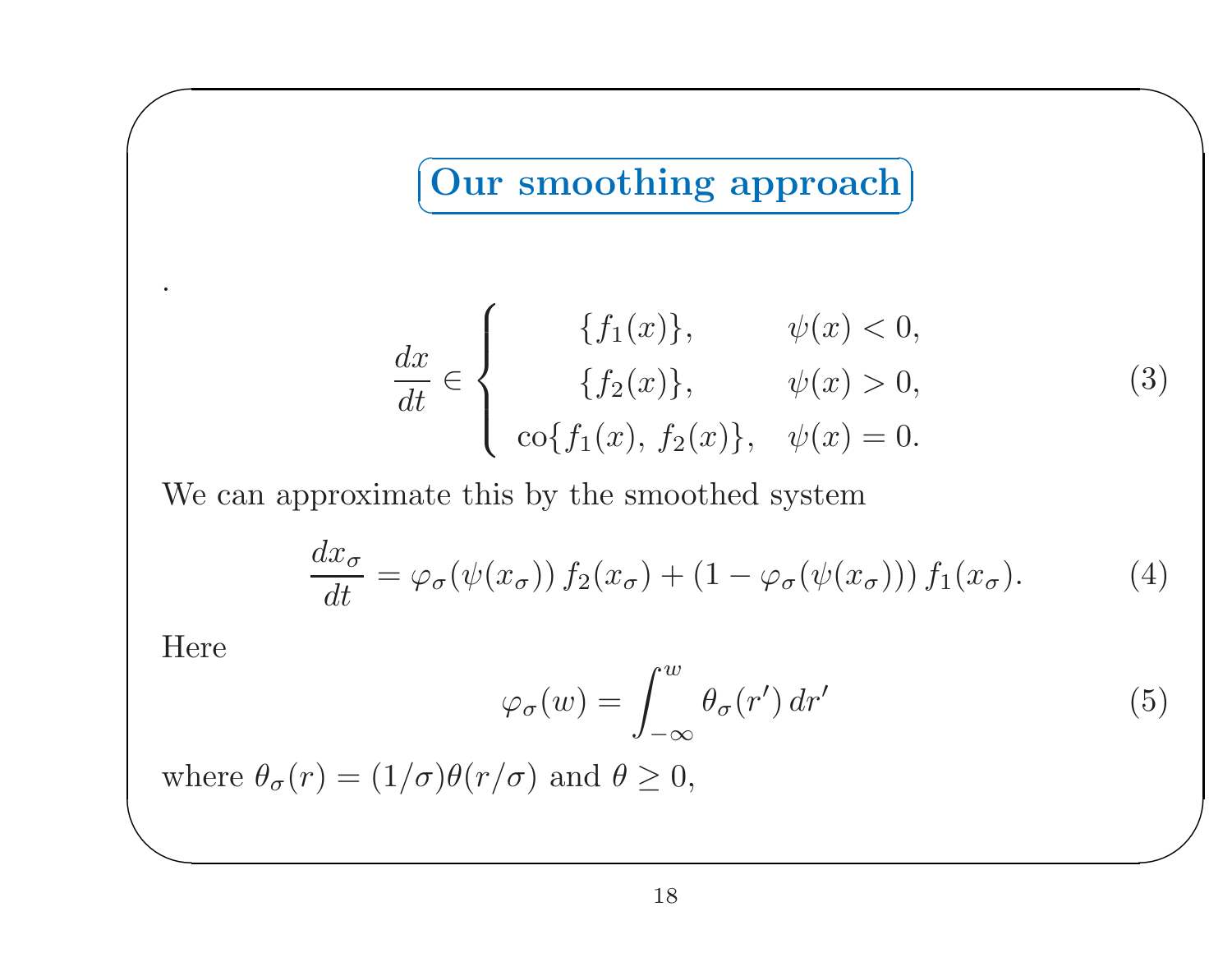$\sqrt{2\pi}$ ✝ $\boxed{\text{Our theoretical setup}}$ 

Consider.

 $\bigg($ 

 $\setminus$ 

$$
\frac{dx}{dt} = f(x), \qquad x(t_0) = x_0,\tag{6}
$$

 $\bigwedge$ 

 $\bigg)$ 

where *f* may have switching branches but satisfies a one-sided Lipschitz constant *L* as in

 $y_i \in f(x_i)$  for  $i = 1, 2$  implies  $(y_2 - y_1)^T (x_2 - x_1) \le L \|x_2 - x_1\|^2$ .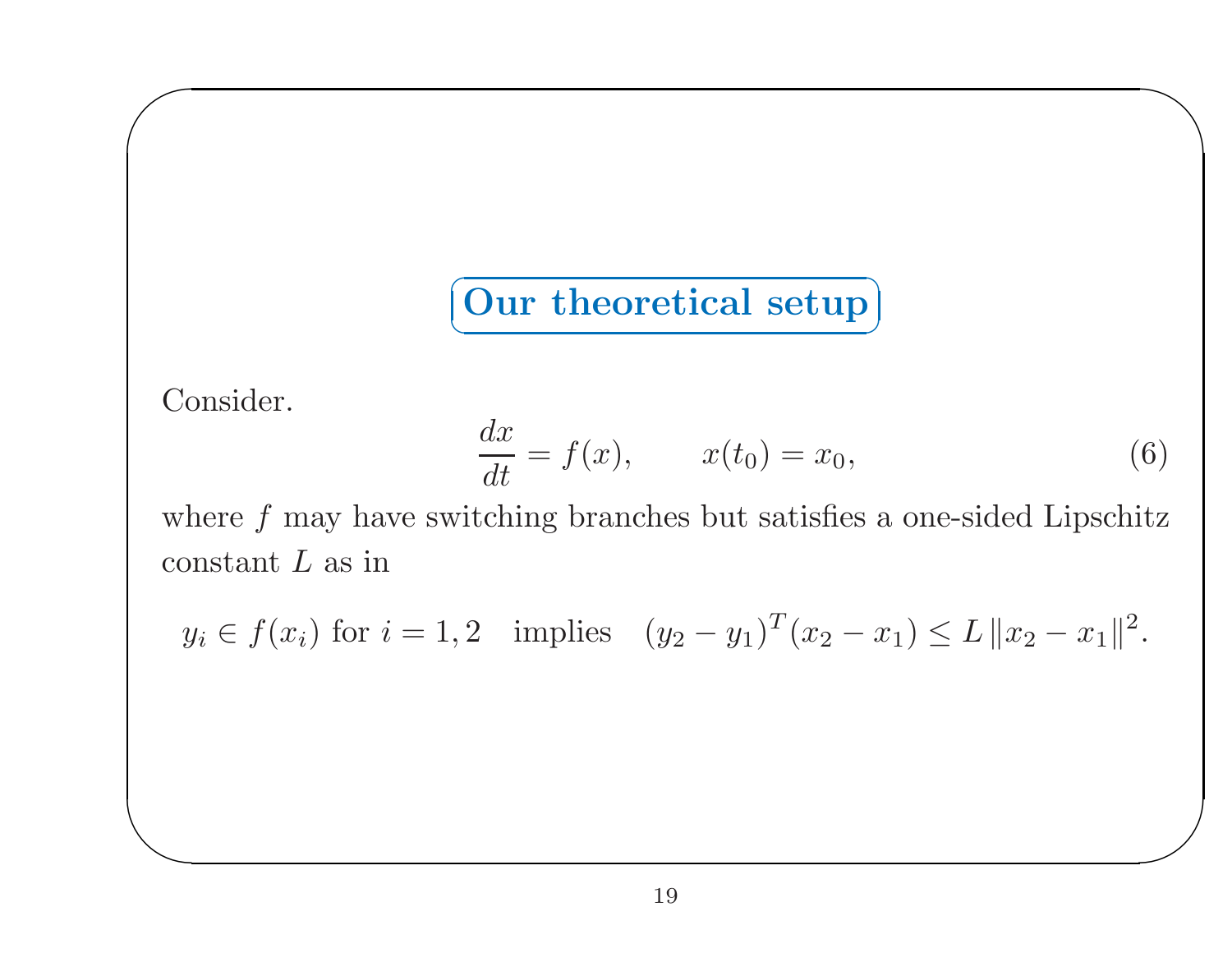#### $\subset$ ✝☎ ✆ **Smoothing and discretization**

 $\bigwedge$ 

 $\bigg)$ 

We consider the smoothed differential equation.

$$
\frac{dx_{\sigma}}{dt} = f_{\sigma}(x_{\sigma}), \qquad x_{\sigma}(t_0) = x_0.
$$

and its fixed step Euler discretization.

 $\bigg($ 

 $\setminus$ 

$$
x_\sigma^{k+1} = x_\sigma^k + h\, f_\sigma(x_\sigma^k)
$$

We denote by  $x^h(t)$  the interpolated numerical scheme.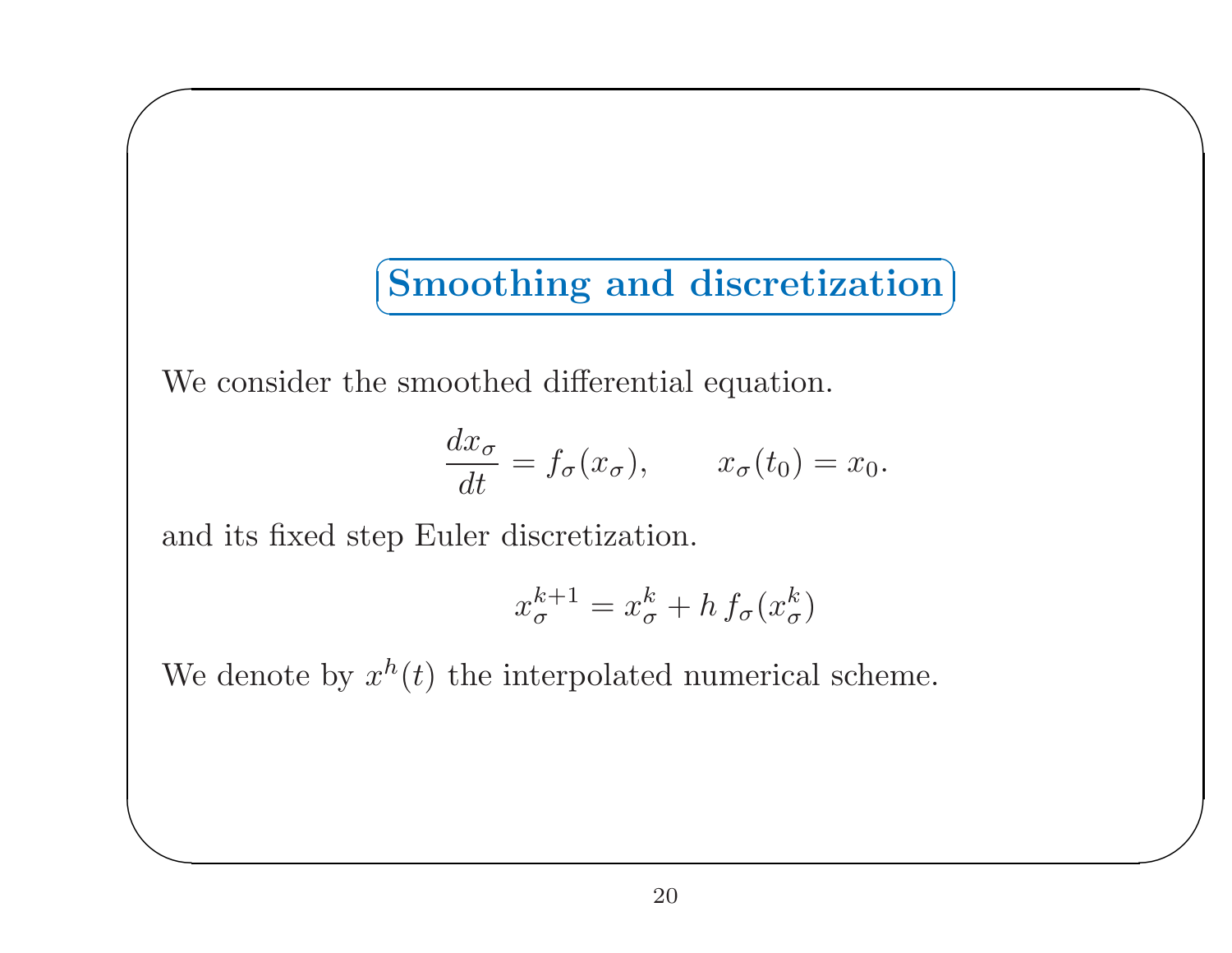### $\subset$  $\left(\text{Main result}\right)$

 $\bigwedge$ 

 $\bigg)$ 

 $\bf A$ ssume that  $h = o(\sigma)$ . Then, away from the transition points **we have that**

$$
\frac{\partial x_{\sigma}^{h}(t)}{\partial x_{0}} \xrightarrow{\sigma \to 0} \frac{\partial x(t)}{\partial x_{0}}
$$

## . **Observations**

 $\bigg($ 

- The proof is horrendous, since when the solution stays in the discontinuity manifold, the sensitivities of the constraint systems, which include projections, need to pop out of the proof.
- A similar result holds for adjoints, and their jump is computable.
- Under regularity assumptions of the objective function, the minima themselves will converge.
- $\begin{pmatrix} 1 & 1 \\ 1 & 1 \end{pmatrix}$ • We are now investigating infinite dimensional optimal control.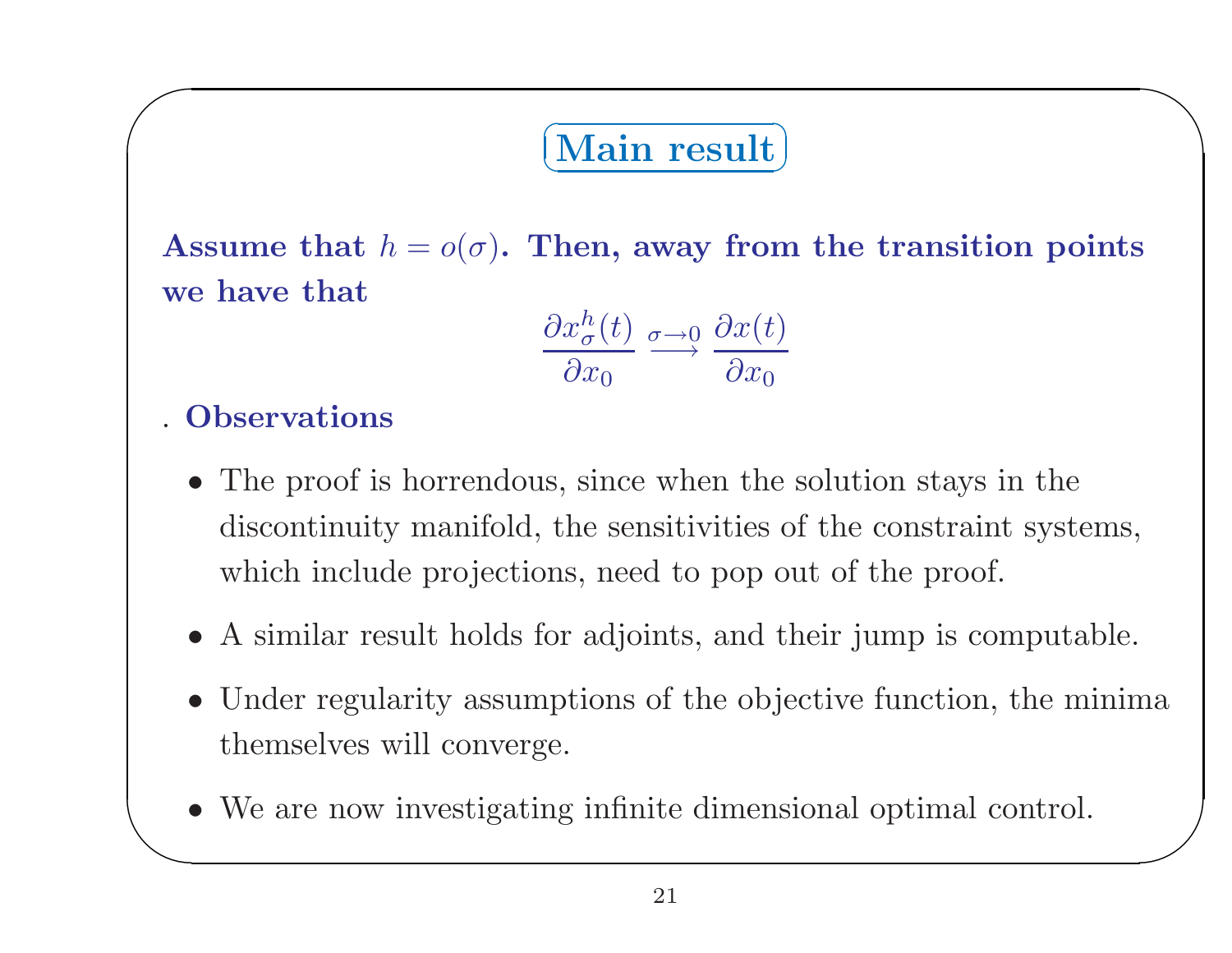✞ ☎ **The Michael Schumacher problem (simplified)** ✝✆

**The simplified dynamics of <sup>a</sup> sports car**.

 $\bigg($ 

 $\setminus$ 

$$
\dot{\mathbf{x}} = \mathbf{v} \tag{7}
$$

 $\bigwedge$ 

 $\bigg)$ 

$$
\dot{\mathbf{v}} = a(t)\,\mathbf{t}(\theta) + F\,\mathbf{n}(\theta),\tag{8}
$$

$$
\dot{\theta} = s(t) (\mathbf{t}(\theta)^T \mathbf{v}), \qquad (9)
$$

$$
F \in -\mu N \text{Sgn}(\mathbf{n}(\theta)^T \mathbf{v}). \tag{10}
$$

 $\mu$  is the coefficient of friction and  $N$  is the normal contact force (assumed constant). **Track constraints**.

$$
\mathbf{x} \in C = \{ (x, y) \mid |y - y_{cl}(x)| \le w/2 \}
$$
 (11)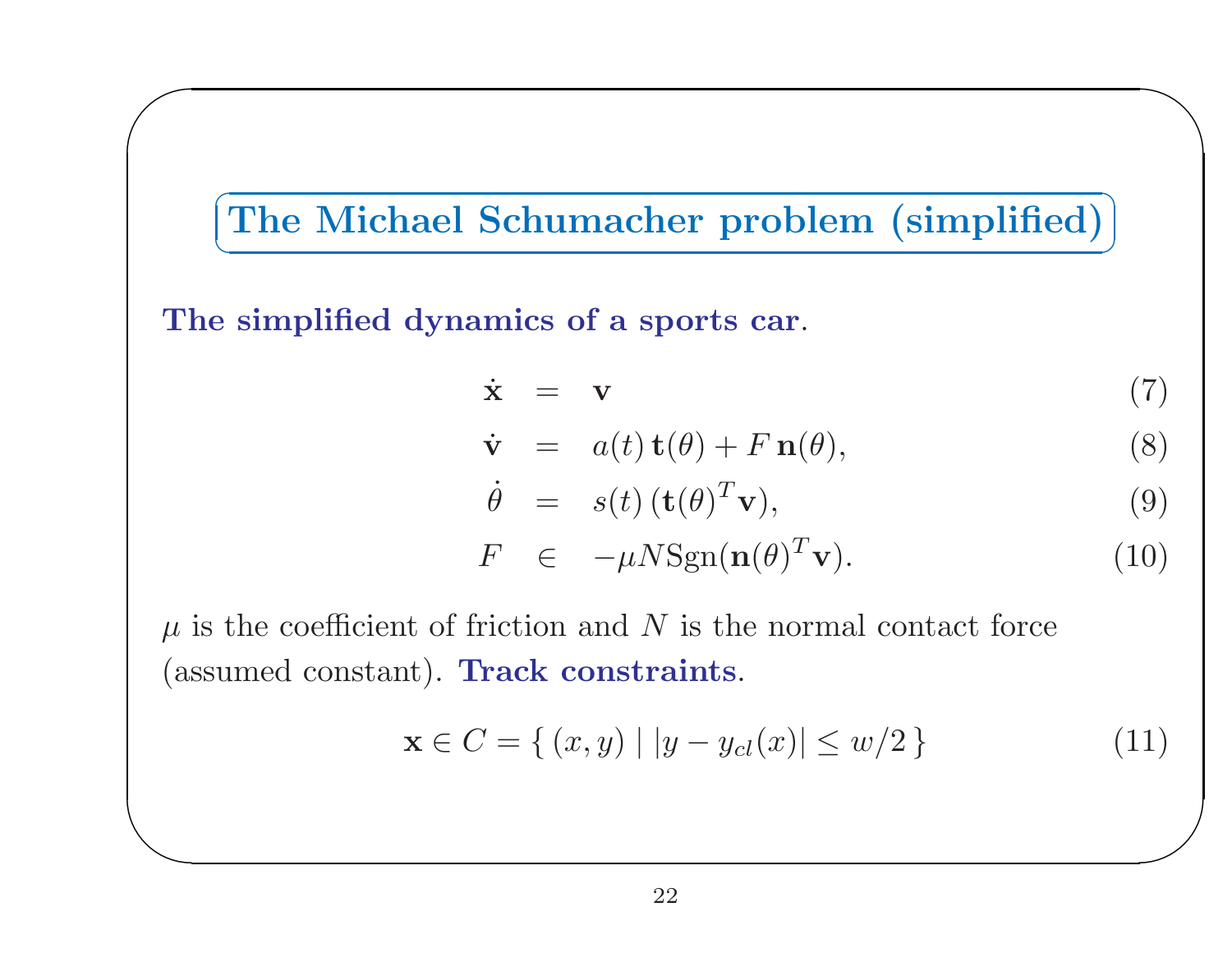**Track equation**.

 $\bigg($ 

 $\setminus$ 

$$
y_{cl}(x) = \begin{cases} \sin(x), & x \le \pi, \\ \pi - x, & \pi \le x \le 2\pi, \\ -\pi - \sin(x), & 2\pi \le x. \end{cases}
$$
(12)

 $\bigwedge$ 

 $\bigg)$ 

## **Control constraints**

$$
|a(t)| \le a_{\max} \quad \text{for all } t,
$$
  
\n
$$
|s(t)| \le s_{\max} \quad \text{for all } t.
$$
 (13)

**Objective function**

$$
g(T, x(T)) = \alpha ||\mathbf{x}(T) - \mathbf{x}_{tgt}||^2 + T.
$$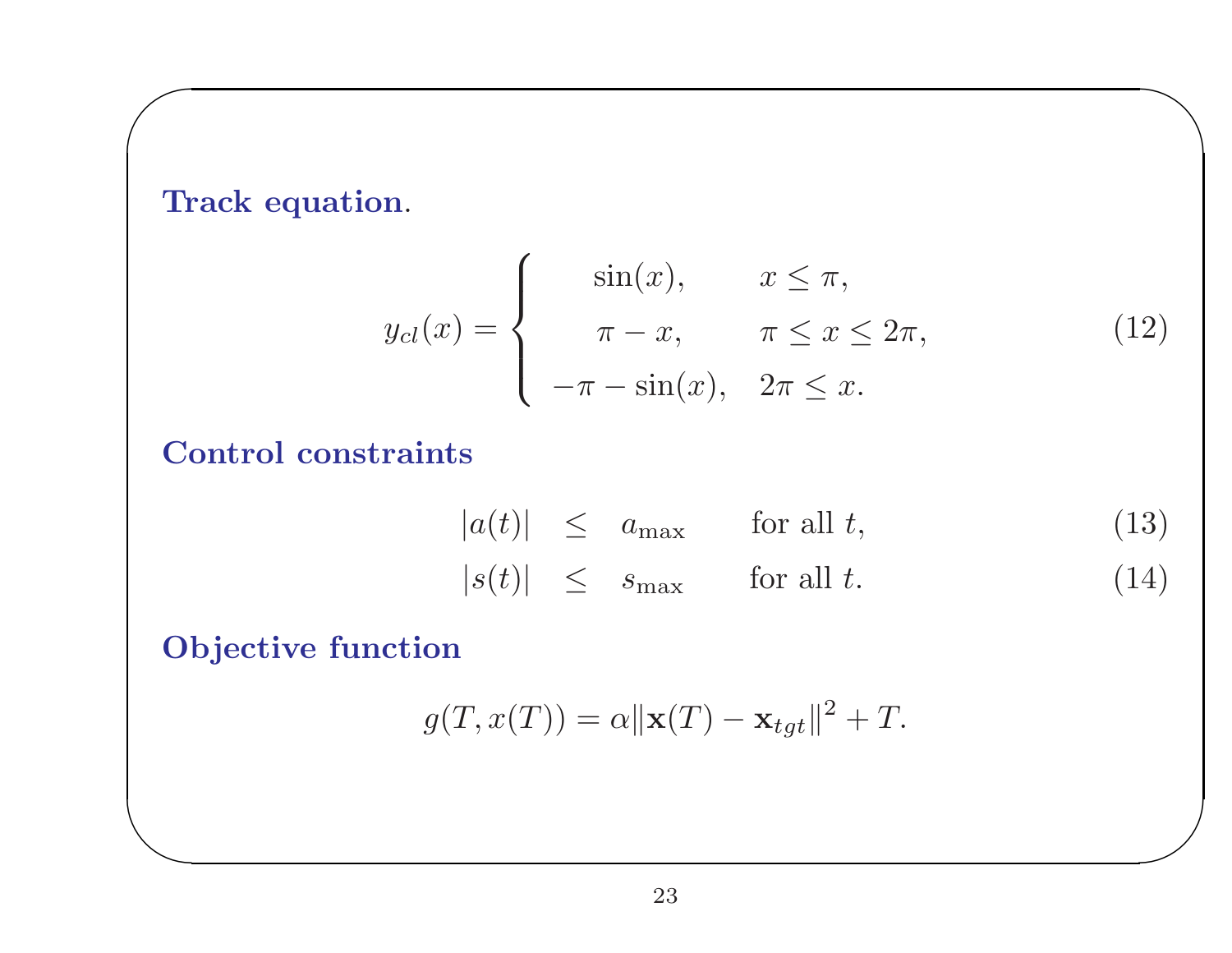| $\sigma$ | N    | objective | T       | $#$ iter'ns | CPU time |
|----------|------|-----------|---------|-------------|----------|
| 0.1      | 250  | 5.544654  | 5.53393 | 303         | 14.1     |
|          | 500  | 5.549708  | 5.53877 | 531         | 53.3     |
|          | 1000 | 5.552177  | 5.54111 | 349         | 53.3     |
|          | 2000 | 5.553451  | 5.54239 | 420         | 227.0    |
| 0.05     | 500  | 5.590849  | 5.58285 | 1501        | 153.5    |
|          | 1000 | 5.409497  | 5.39842 | 977         | 242.2    |
|          | 2000 | 5.409183  | 5.39813 | 643         | 300.8    |
| 0.025    | 1000 | 5.353886  | 5.34289 | 1240        | 184.5    |
|          | 2000 | 5.354256  | 5.34321 | 1759        | 913.2    |
|          | 4000 | 5.354451  | 5.34341 | 1368        | 1552.8   |

 $\bigwedge$ 

 $\bigg)$ 

 $\bigg($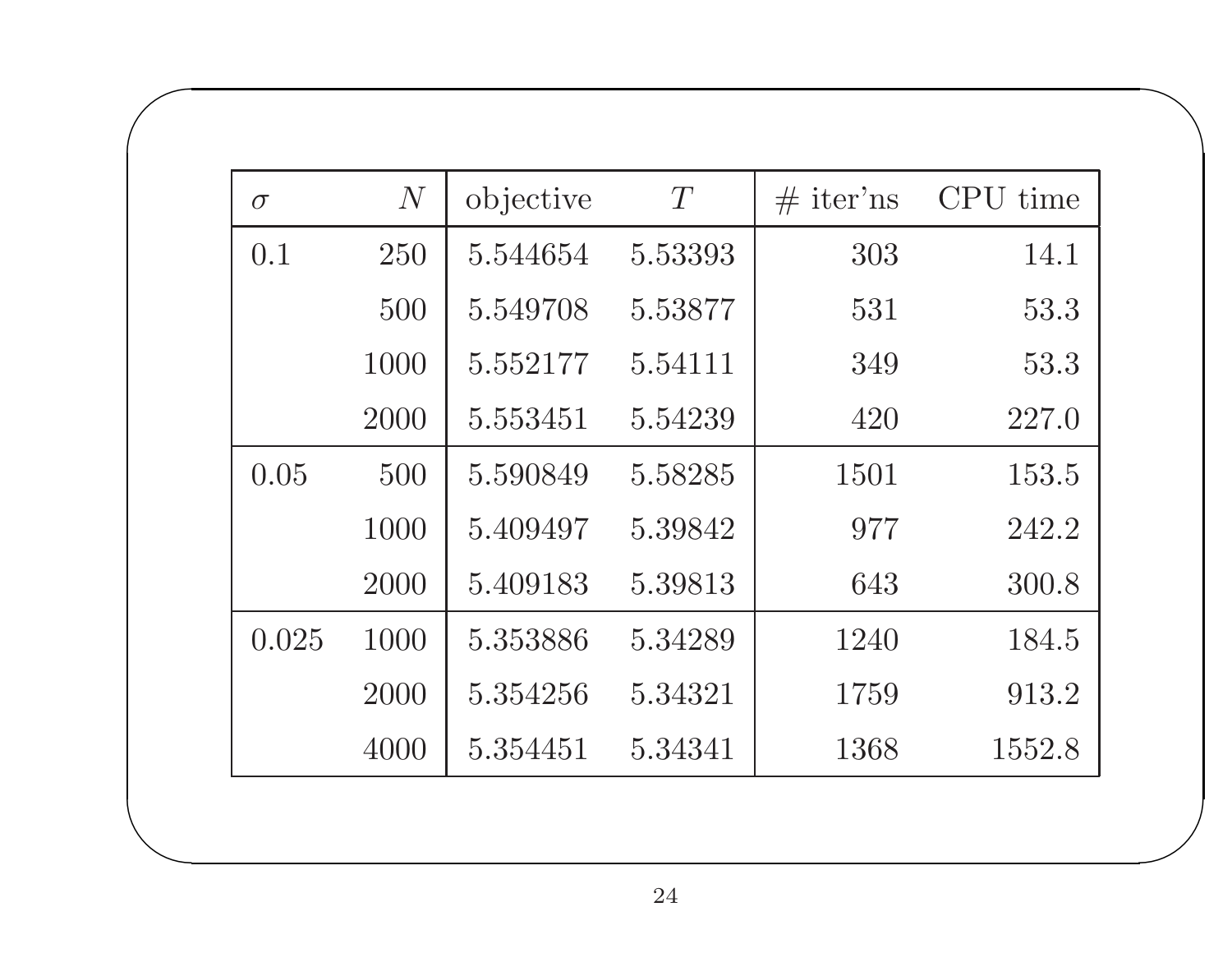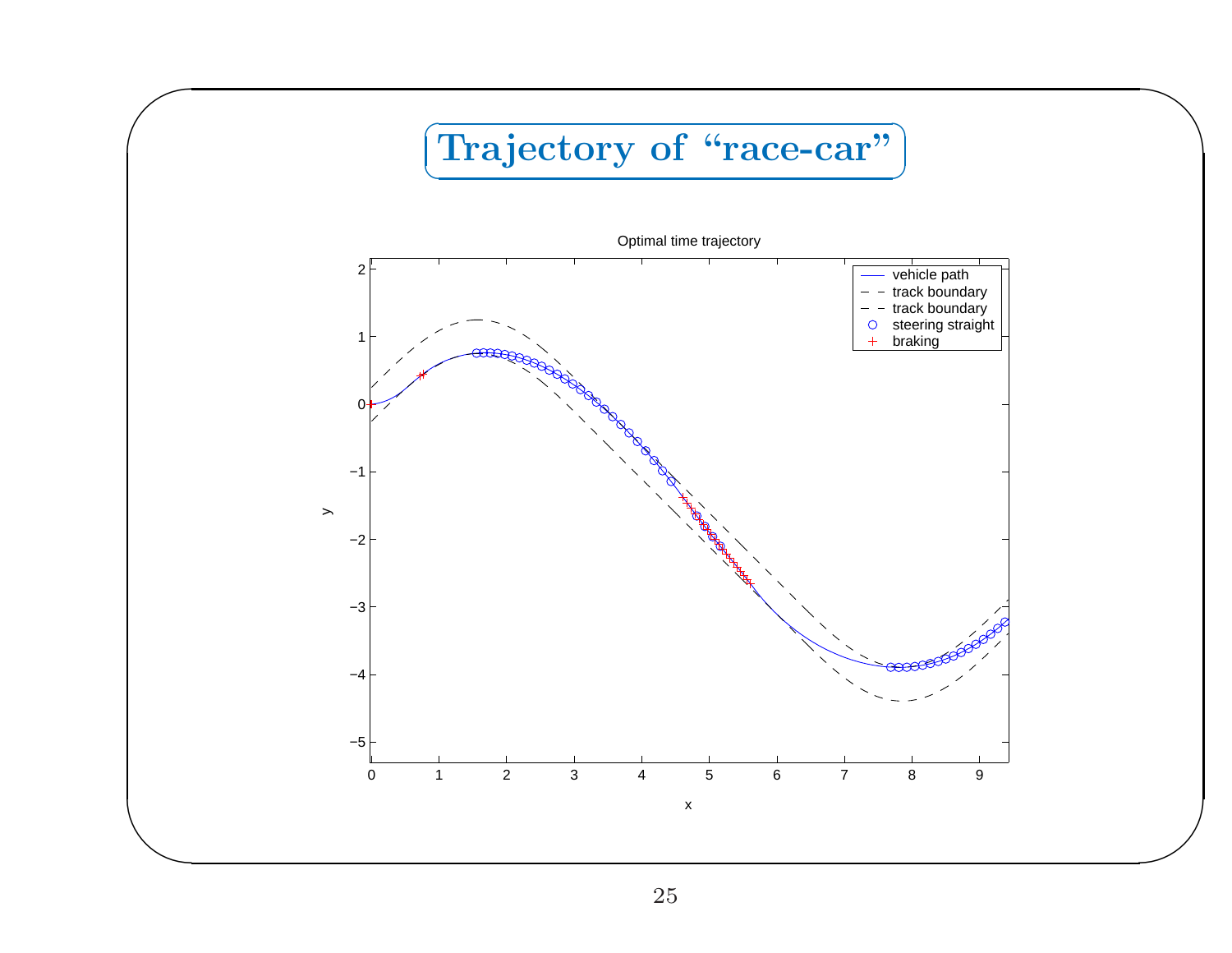### $\sqrt{6}$  $\bigcap$  $\subset$ ✝☎ ✆ **Computed optimal control functions and velocities**



 $\bigg)$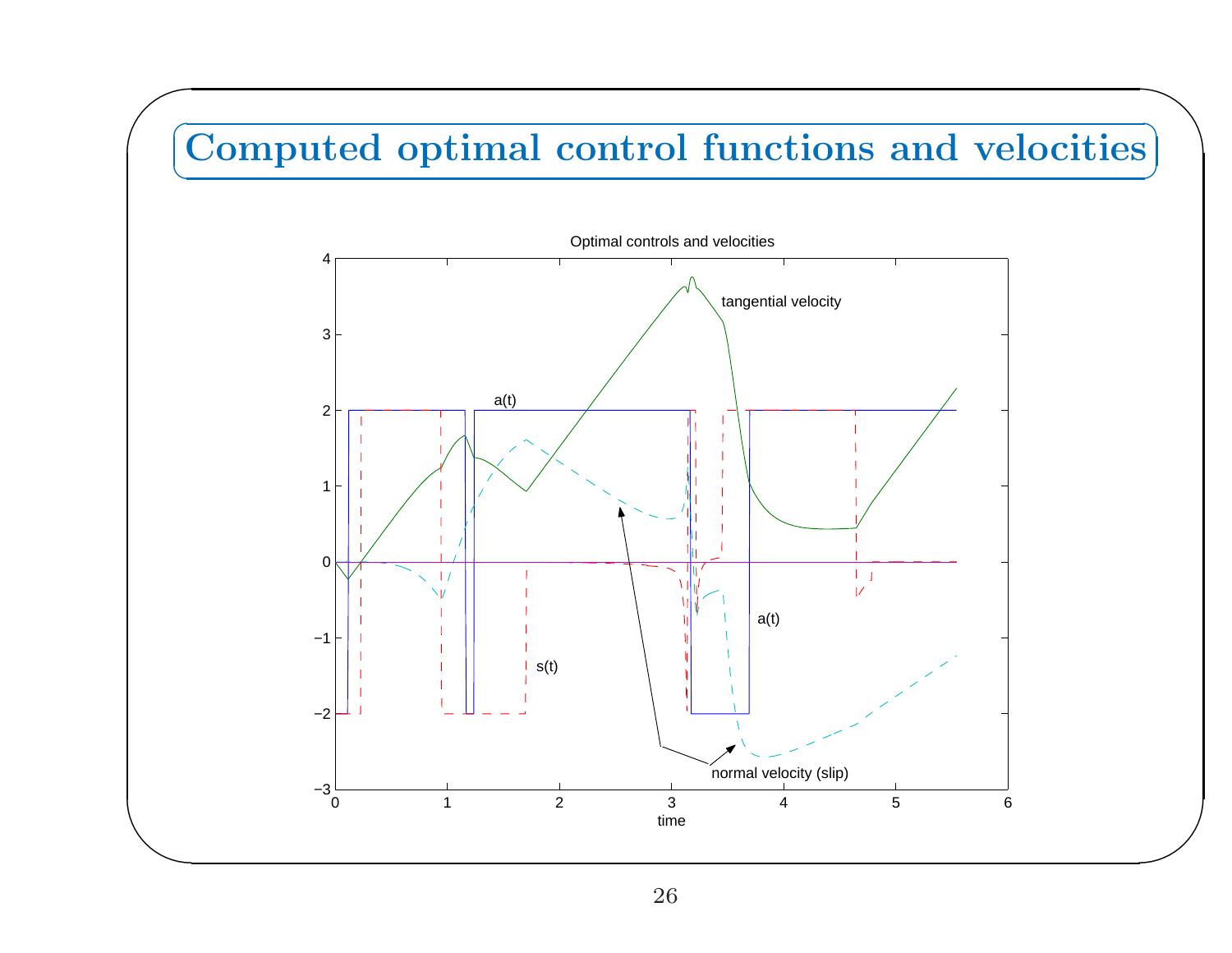Convergence..

We do not have a criterion that we do not encounter the case we were warning against, but the plots stay the same with varying  $\sigma$  and  $N$ . So we seem to converge.